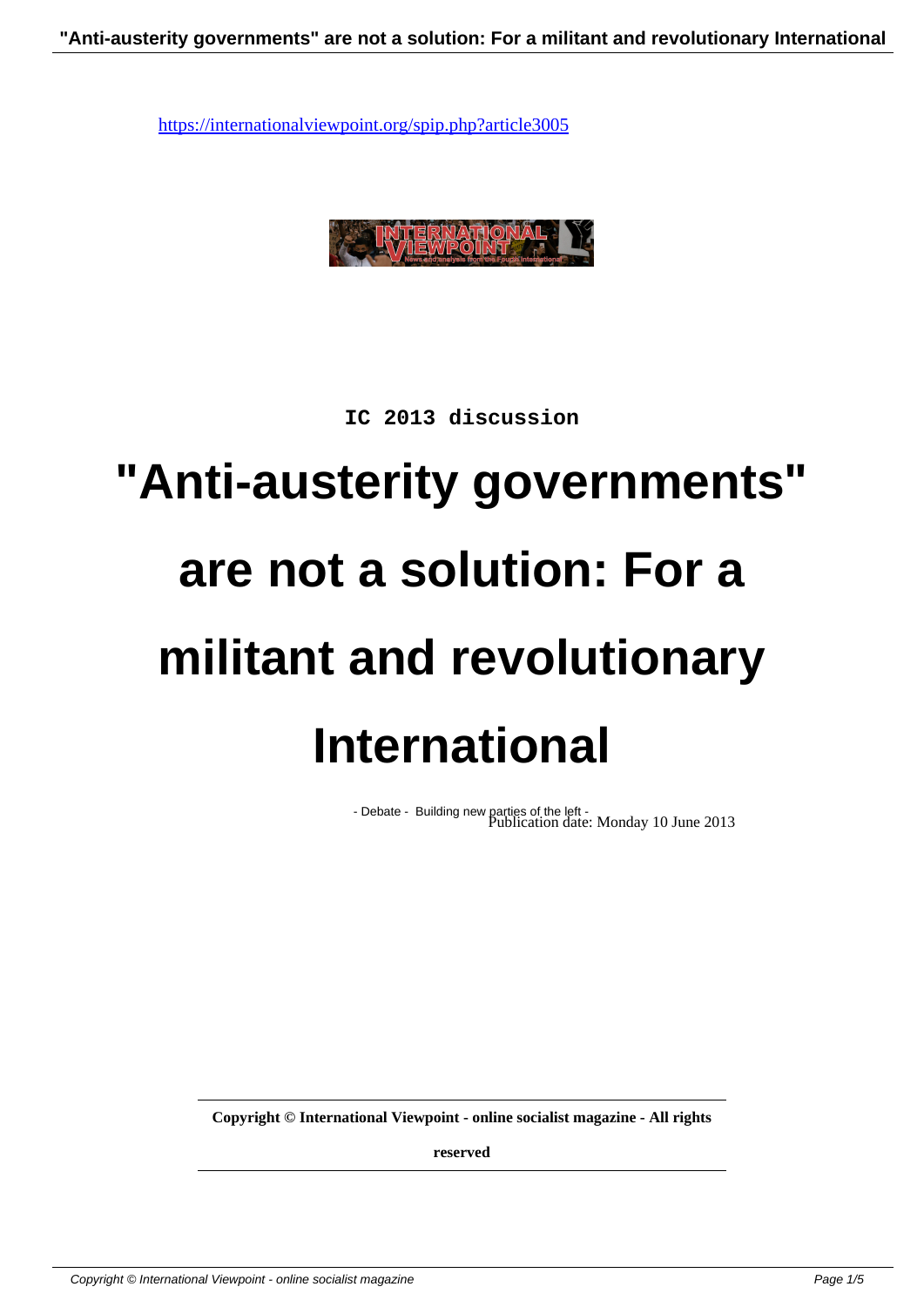## **This text was submitted to the discussion by members of the leaderships of the Greek section of the Fourth Intenational (0KDE-Spartakos) and of the NPA, members of the Fourth International.**

1. The international capitalist crisis is still far from over. Some countries may be more severely struck by it, because of the special way they are articulated in the international division of labor, but it nevertheless remains an international structural crisis of the capitalist system itself. This means that the problem of the countries that are most concerned (especially the ones of the European South) can be solved neither simply by monetary or other economical handlings, nor by a "national" productive reconstruction policy in the framework of capitalist economy.

2. As for its structural character, this crisis is in the final analysis a crisis of over-accumulation, over-production of values that is. The creeping, for decades, problem of the surplus capital that can't be put in use uncovers itself and can't be postponed anymore through over-loaning, opening of new capitalist markets (as it was the case of the former USSR and the people's republics of the 90s') etc. This means, on one hand, that the crisis is of historical dimensions and on the other, that if it is to be surpassed in favor of the capital's interests, a vast depreciation/destruction of capital and, at the same time, a devaluation of labor force and a collapse of the bargaining power of the working classes are needed. This fact leads to a social war on two levels: on the first and more fundamental, the bourgeois classes in their international alliance against the proletariat, on the second one the various parts of the same bourgeois class against each other about who is going to lift the weight of the crisis. For this reason, it is not impossible the national inter-imperialist rivalries getting more acute, even to the point of an open conflict, as part of an extra-economic effort for the crisis to be surpassed and their system to be saved.

3. However, the first aspect, the class war, is the dominant one in the current situation. The bourgeois classes in Europe and worldwide are using the weaponry of international imperialist institutions, such as the IMF, the WB and the EU, that are invulnerable against any democratic control, even conventional/bourgeois. For this reason, the struggle against all these apparatuses becomes of great importance and should have a central position in a contemporary revolutionary program. Especially in Europe, the struggle for the dissolution of the EU and the Eurozone, within the framework of a transitional program and in combination with the internationalist project for the united socialist states of Europe, de facto turns into a key factor.

4. As for the special form that the crisis has taken in several countries, the one of a debt crisis, the importance of the cancellation of the public debt, with the exception of the part that is owed to insurance funds and workers' organizations, as a catchword around which there can be struggles is central. This has nothing to do with a reproduction of past solutions given within the framework of the very same capitalist economy (Argentina, Russia, or, in the best of all cases, Ecuador), but it is about an elementary class dilemma: who pays the crisis?

5. In the last 4 years, class struggles and social movements have multiplied, taking in several cases the form of open revolts or even revolutionary processes. The development of the political crisis is of course unequal. The most striking example is the Arab Spring, which, at least in the cases of Tunisia and Egypt, is continuing with special interest. Here, we should add the revolts in Athens and London, the workers' struggles in Greece, Spain (with the milestone of the great miners' strike in Asturias), Portugal and Italy, and of course the tragic cases of Libya and particularly Syria. In the USA the volatile spread of the "Occupy" movement, while not reaching the same level of profound social upheaval, reflects a similar social instability. All this means that, besides the objective preconditions, there is also the subjective substrate, the militant will of the masses, for a revolutionary program to spread. The idea that in front of the severity of the crisis and the capitalist offensive one should onlypose "realistic" defensive goals, a reflex shown by a significant part of the left worldwide, is radically wrong. The exactly opposite is true: in a period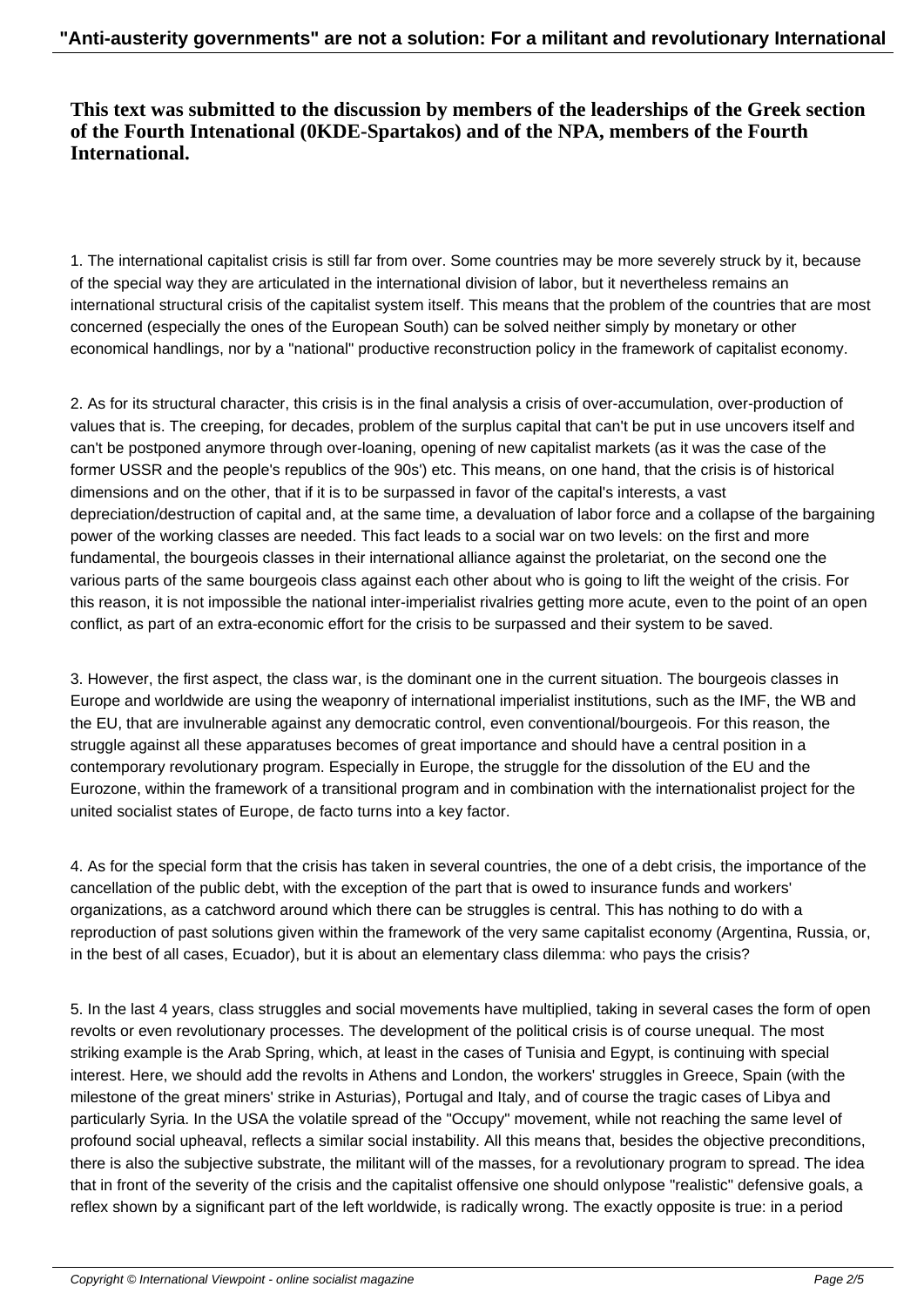when the matter of power is objectively raised in certain countries or regions, a revolutionary answer is more timely than ever.

6. A revolutionary answer, despite the unfavorable relation of forces, is also certainly more realistic now, at least than it was 20 or 30 years ago. The bourgeois class in many countries faces political disarray and thus they are unable to devise a hegemonic strategic plan and form social alliances. In cases like Greece, they are not even able to offer themselves a reliable salvation plan. The traditional political structure in Europe, with the christian-democrats and the social-democrats switching positions in the capitalist management, shows signs of decomposition, especially in the South. Under these conditions, there are tremendous possibilities for the revolutionary and anticapitalist left.

7. However, the formula according to which the social-democracy's collapse leaves an empty space that is necessarily to be occupied by anticapitalists is insufficient and inaccurate. Social-democrat parties, adapted to capitalism and deeply corrupted, can't any more be characterized as reformist since many years, as they have Long ago ceased raising any issues of social change, let alone socialism. So, between them and the revolutionary left, an intermediate space still exists: reformism. Despite the historic failure of both stalinism and eurocommunism, it is proved that there is a possibility for the older reformism to make a political comeback under new forms (the cases of Greece, France, and to a certain extent the Spanish State) or for a new reformism with relatively vast acceptance to be formed, as happened in the cases of Communist Refoundation, the german Left (Die Linke), but also a part of Bloco in Portugal or the Red-Green Alliance. The case of Syriza,that the closer they get to an electoral win, the more they orient their program to more "realistic" directions, with their goal being admittedly something equal to the governments of Brazil and Argentina, serves as the emblematic example, it is although already clear that it can't offer a solution to the working people's problems. Let us not forget the case of Cyprus, where the left government under AKEL, brother party of both Syriza and KKE, is the one that led the country under the Memorandum and austerity (a choice that is publicly praised by the Syriza leadership).

8. This avalanche of political rearrangement also favors the far right. In France, the Netherlands, Poland, Hungary and other countries, too, xenophobic far right parties have gained a not at all negligible position in the central political scene as well as in the Parliament. The Golden Dawn in Greece is though a new phenomenon, which can only be compared to the case of the NPD in the federal states of the ex-Eastern Germany. It bears the features of a real proto-fascist movement, rooted inside the petit-bouregois masses that are crashed by the crisis. It becomes clear that Nazism and fascism have not been historically eradicated;on the contrary they can once more be used by the bourgeois classes to crash the workers' organizations and individualize the proletariat. Revolutionary Marxists can't wage the struggle against fascism in the name of the bourgeois democracy, that has no more to offer to the workers and the youth than poverty and authoritarianism, but they owe to prefix their own vision and program. However, above all they have to get in the front line of the formation of a unique front of action against fascism and the construction of solidarity among local and foreign workers in each country, a point of strategic political importance in this given stage of class struggle.

9. The electoral instability in many countries can't anymore be faced with just applying past formulas. The voters' moving only rarely corresponds to a real militancy in the parties that are electorally reinforced. This is not valid only for the right, but for the left too. This means, firstly, that the instability of social consciousness is even larger than one can suppose by the electoral results, thus it is possible, under suitable conditions, that minority political currents rapidly increase their influence and eventually transform into majorities. Secondly, the electoral relation of forces expresses the real relation in society in an even more deformed way than in the past. SYRIZA offer an interesting example also here: with a 25% in the polls, they arenot represented by more than a 5-10% in the union federations and they can't control but a handful of trade unions. Thirdly, we should conceive the political crisis in all its depth: it's not only a crisis of confidence in the traditional leaderships, but a mass depreciation of all political parties and bourgeois institutions. For this reason, preserving their independence from state institutions and bureaucracies is for revolutionary Marxists a need more vital than ever (without this implying the split of unions or any sectarianism in social struggles).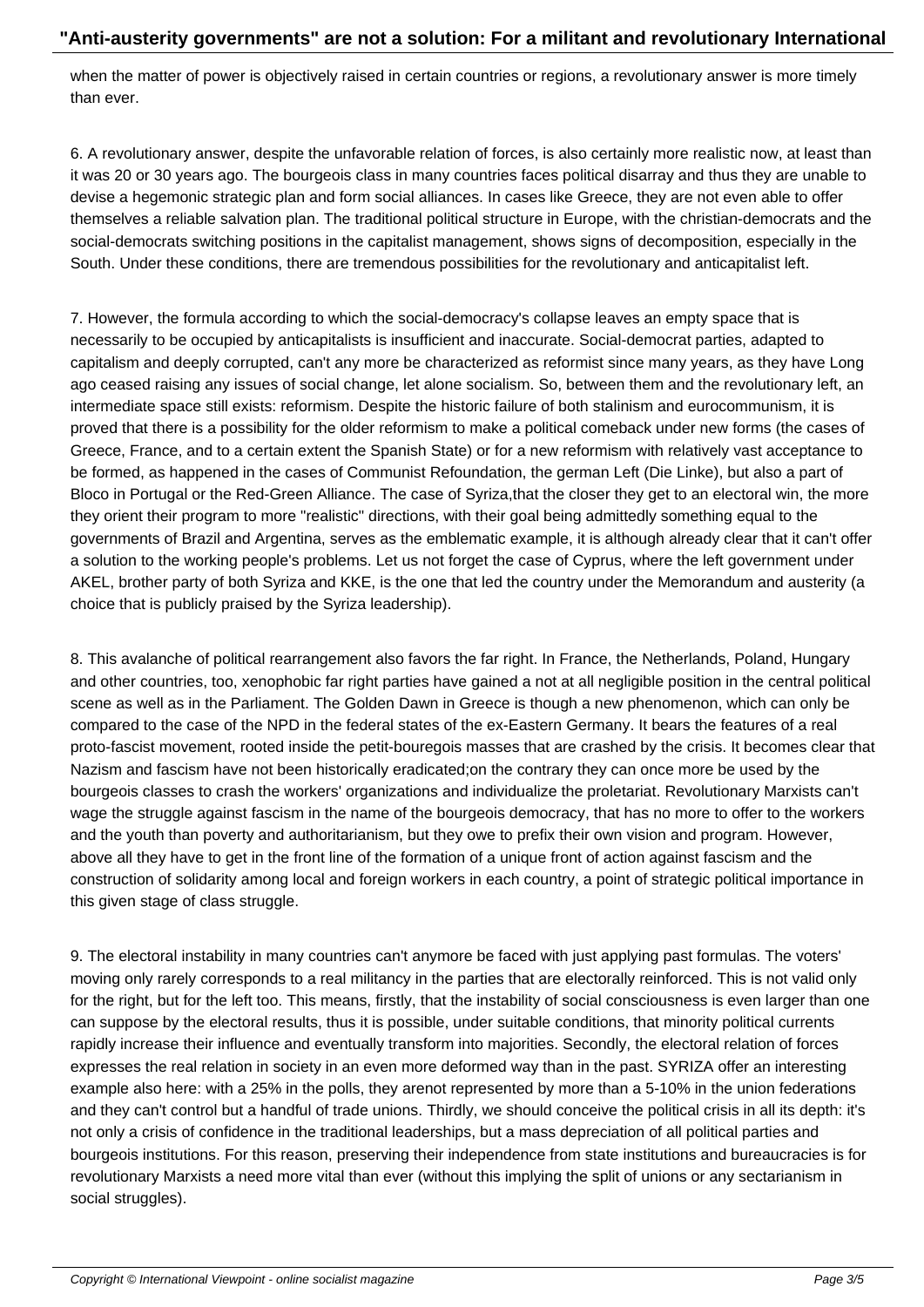10. It should be admitted that, unfortunately, the left, despite its struggles, fails to administer a plan of real rupture with capitalism and a leadership towards this direction. Reformism has neither the ability nor the will to do so. At the same time, the left beyond reformism seems to be embarrassed and confused. Many forces are abandoning the project of the anti-capitalist left, a project that, despite its vagueness, its weaknesses and dead-ends in some cases, could be a useful tool for the shift in the relation of forces in reformism's expense and in favor of the revolutionary tendencies. As for our own forces, many sections of the International at this time aren't able to form a distinct political presence and do political work in the working class, in several cases to the extent for their very existence to be at stake.Unanswered strategic questions have generated considerable disarray in the ranks of the FI over the last decade in countries like Brazil, Italy, Denmark, Portugal, and elsewhere, even a severe blindness to the reformism of SYRIZA among many comrades. In Brazil, to cite only one example, the inability of our cadre to clearly delineate a revolutionary identity and pose a revolutionary alternative led to a complete capitulation by the majority of the section to the Lula government after it took power.

11. Facing the great challenges of our times, the revolutionary left and the International can't restrain themselves to a simplistic propaganda about the need for political unity of all the left. In the biggest, since decades, capitalist crisis, strategy is not a luxury. The problem is not that all forces that identify themselves as left are not united in a single organization, but that the left can't offer a plan that begins from the immediate shift of the living conditions of the exploited and suppressed and ends to the revolutionary overthrow of the system. In the time that the mobilized masses pose the question: what society?, one should give answers on the basis of their vision and goals, and not ceaselessly play the card of the unity of all left, ignoring strategic differences. Above all, the International shouldn't defend the idea of a "political alternative" with reformists. The so-called "anti-austerity governments", that is to say governments dominated by reformists, are unable and even unwilling to confront capital, so they will be doomed toimplement austerity policies too, as the examples of Cyprus or Andalucia prove. That's why maintaining our political and organizational independence, even in this time of strong pressure by reformists on us, is so important. We must promote the idea of "workers' governments" able to implement key transitional measures adapted to the current situation, thanks to the massive mobilization of the masses and their self-organization.

12. In this framework, our main duty now is to build national sections and an International that will be able to cope with what our times require, revitalize and lead the extremely important situations that are born every day. The building of existing sections and the formation of new ones, where there isn't any, especially in regions and countries that are of increased gravity for the class struggle at this moment, is extremely crucial. The first step towards this aim is to help politically and materially the sections of the FI in key countries, even on an elementary level. In Greece, in the Spanish State and elsewhere, the national or local sections need financial support to have the basic means to appear politically in an efficient way. When famous spokespersons or personalities of the International visit those countries, they should meet the sections and organize political activities with them. When a statement or a decision concerning a country is taken, the section of this country must be at least consulted. We need to build tools to get more implemented in the working class and the youth. The existence of the International youth camp, as well as the international work in the Auto and health sectors, prove that we are able to work in that direction.

We need national sections, parties and organizations based on class independence, independence from institutions, governments and their budgets, imperialist apparatuses, shortly from the bourgeois state, that will aspire not only to express, but also to build social movements and resistances substantially and from a class aspect. Sections of a massive, revolutionary and democratic International, able to respect pluralism and special conditions in every country, and consequently all different tactics that derive from them, but also able to make decisions in its meetings, take position in crucial matters and present itself in the public as a genuinely revolutionary political organization, with a concrete political program and theses. We need an International that encourages unity in action, that does not deny debate and convergence with other currents, but that does not either stand for political or/and organizational fusion with reformism and Stalinism.

13. Towards this direction, an open, democratic and collective debate, under the leaderships' responsibility, in all